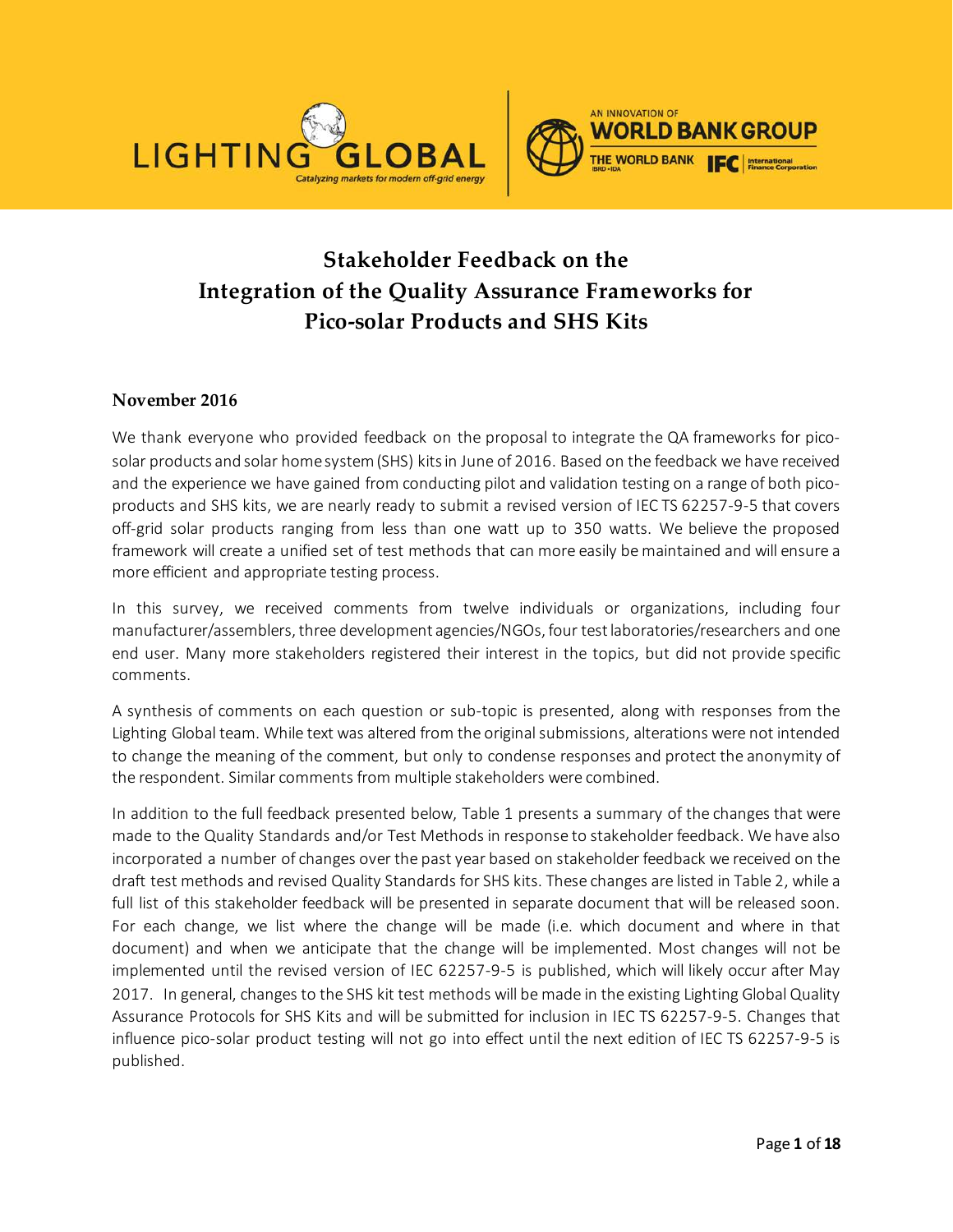| changed made in response to standing.                                                                                | <u>iceman le oie</u><br>Where will the change | When will the change                              |
|----------------------------------------------------------------------------------------------------------------------|-----------------------------------------------|---------------------------------------------------|
| Change based on stakeholder feedback                                                                                 | be made?                                      | be made?                                          |
| Increase the upper bound of the peak PV module power                                                                 | •Test methods:                                | Immediately for SHS Kits,                         |
| covered by the test methods to 350 W.                                                                                | - Clause 1: Scope                             | and later included in IEC                         |
|                                                                                                                      | •SHS Kit Quality                              | 62257-9-5                                         |
|                                                                                                                      | Standards                                     |                                                   |
| Merge the methods for pico-products and SHS kits into a                                                              | ·Throughout test                              | When revision of IEC                              |
| single document that covers off-grid energy products from                                                            | methods                                       | 62257-9-5 is published,                           |
| less than 1 W up to 350 W.                                                                                           |                                               | likely after May 2017                             |
| Consider requiring factory certifications or safety tests for                                                        | $\mathbb{L}^2$                                | No change now, but will                           |
| large PV modules, such as those described in IEC 61730.                                                              |                                               | consider in future                                |
| Require the Assessment of DC Ports, the Energy Service                                                               | •Test methods:                                | When revision of IEC                              |
| Calculations (ESC), and related tests for all products with                                                          | - Clauses $6 - 9$ : QTM,                      | 62257-9-5 is published,                           |
| ports and allow the Energy Service Calculations to be used                                                           | MCM, ISM, AVM                                 | likely after May 2017                             |
| in place of multiple solar run time tests. [This was proposed                                                        | - Annex EE: Assessment                        |                                                   |
| by Lighting Global and largely supported by stakeholders.]                                                           | of DC Ports                                   |                                                   |
| As suggested by a stakeholder, we are conducting                                                                     | - Annex FF: Appliance                         |                                                   |
| additional validation testing to ensure that the ESC                                                                 | Tests                                         |                                                   |
| adequately assess the solar run time for small products. We                                                          | - Annex GG: Energy                            |                                                   |
| are in the process of making minor changes to the ESC<br>methods to address issues identified during this validation | Service Calculations<br>•Standardized         |                                                   |
| testing. Once the issues are addressed, we intend to submit                                                          | Specifications Sheet                          |                                                   |
| the revisions to the IEC.                                                                                            |                                               |                                                   |
| Consider additional performance reporting requirements                                                               | $\overline{\phantom{a}}$                      | No change now, but will                           |
| for products with ports and appliances to manage user                                                                |                                               | consider in future                                |
| expectations.                                                                                                        |                                               |                                                   |
| Require the miswiring test, PV overvoltage, and output                                                               | •Test methods:                                | When revision of IEC                              |
| overload tests for all products with ports, regardless of size.                                                      | - Clauses $6 - 9$ : QTM,                      | 62257-9-5 is published,                           |
| Additionally, included appliances would undergo an                                                                   | MCM, ISM, AVM                                 | likely after May 2017                             |
| assessment of operating voltage range compatibility. [This                                                           | - Annex DD: Protection                        |                                                   |
| was proposed by Lighting Global and largely supported by                                                             | Tests                                         |                                                   |
| stakeholders.]                                                                                                       |                                               |                                                   |
| Stop measuring the "usable surface area with illumination                                                            | •Test methods:                                | When revision of IEC                              |
| greater than 50 lux." The test could still be conducted if                                                           | - Clauses $6 - 9$ : QTM,                      | 62257-9-5 is published,                           |
| necessary to evaluate advertising claims, but the only                                                               | MCM, ISM, AVM                                 | likely after May 2017                             |
| required element would be to determine the "full-width                                                               | - Annex T: Light                              |                                                   |
| half-max" angle which is used to classify a light as being                                                           | Distribution                                  |                                                   |
| narrow, wide or omni-directional. [This was proposed by                                                              | ·Standardized                                 |                                                   |
| Lighting Global and largely supported by stakeholders.]                                                              | Specifications Sheet                          |                                                   |
| Continue to require small (pico) products to be tested with                                                          | .Quality Standards                            | This is the current                               |
| a sample size of six and larger (SHS kits) products to be                                                            | •Test methods:<br>- Clauses $6 - 9$ : QTM,    | practice, though the                              |
| tested with a sample size of four. [This was proposed by<br>Lighting Global and largely supported by stakeholders.]  | MCM, ISM, AVM                                 | dividing line will change<br>when revision of IEC |
|                                                                                                                      | - Annex E: Product                            | 62257-9-5 is published                            |
|                                                                                                                      | Sampling                                      |                                                   |
| Set the dividing line between product classes at 10 W based                                                          | .Quality Standards                            | When revision of IEC                              |
| on the PV panel rating. This dividing line would apply to the                                                        | •Test methods:                                | 62257-9-5 is published,                           |
| required sample sizes and the additional Quality Standards                                                           | - Clauses $6 - 9$ : QTM,                      | likely after May 2017                             |
| for SHS kits, such as the wire and cable sizing declaration,                                                         | MCM, ISM, AVM                                 |                                                   |
| the battery replacement statement, user manual                                                                       | - Annex E: Product                            |                                                   |
| requirements, and warranty terms.                                                                                    | Sampling                                      |                                                   |

#### **Table 1. Summary of changes made in response to stakeholder feedback (1 of 2)**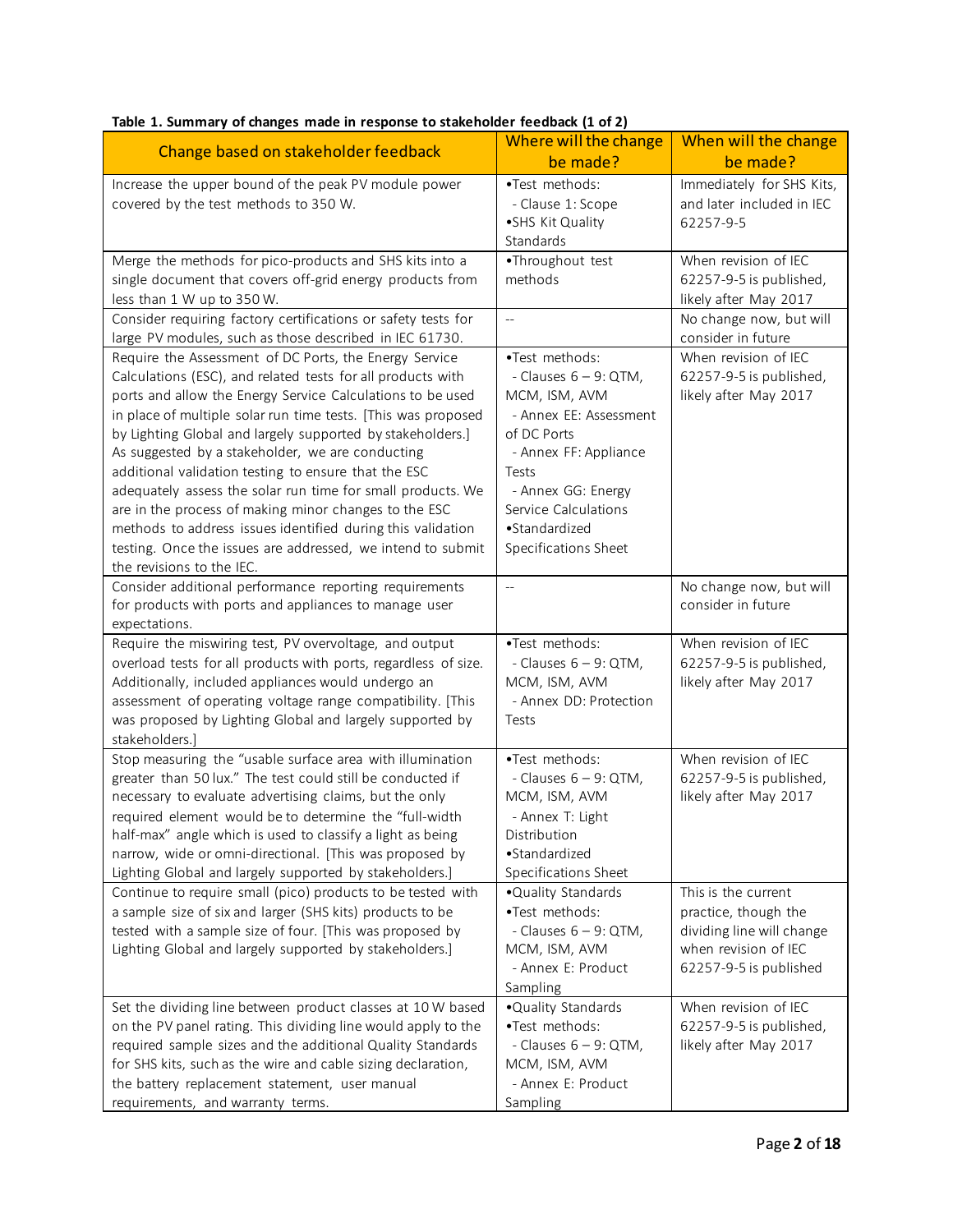|                                                                                                                                                                                                                                                                                                                                                                                                                                                                                                    | Where will the change                                                                                                               | When will the change                                                                                                                  |
|----------------------------------------------------------------------------------------------------------------------------------------------------------------------------------------------------------------------------------------------------------------------------------------------------------------------------------------------------------------------------------------------------------------------------------------------------------------------------------------------------|-------------------------------------------------------------------------------------------------------------------------------------|---------------------------------------------------------------------------------------------------------------------------------------|
| Change based on stakeholder feedback                                                                                                                                                                                                                                                                                                                                                                                                                                                               | be made?                                                                                                                            | be made?                                                                                                                              |
| Extend the Quality Standards for Ports, PV Overvoltage<br>Protection, Miswiring Protection, Circuit and Overload<br>Protection, and additional Battery Protection for Lithium<br>Batteries to pico-products with ports. [This was proposed by<br>Lighting Global and largely supported by stakeholders.]                                                                                                                                                                                           | .Quality Standards<br>•Test methods:<br>- Annex D:<br>Manufacturer self-<br>reported information<br>- Annex DD: Protection<br>Tests | When revision of IEC<br>62257-9-5 is published,<br>likely after May 2017                                                              |
| Clarify the overvoltage protection limits for individual cells<br>of lithium batteries. Clarifications include:<br>Manufactures must declare that the battery has overcharge<br>protection for individual cells or sets of parallel-connected<br>cells. The voltage limit for the individual cells can be higher<br>than the per-cell voltage limit for the entire pack; as always,<br>we will typically accept limits specified by the battery<br>manufacturer in lieu of our recommended values. | .Quality Standards                                                                                                                  | Immediately for SHS Kits;<br>change will also apply to<br>pico-products after<br>revision of IEC 62257-9-5<br>is published            |
| Consider extending UV protection requirements for PV (and<br>other outdoor) cables to pico-products.                                                                                                                                                                                                                                                                                                                                                                                               | $\mathbb{Z}^2$                                                                                                                      | No change now, but will<br>consider in future. The<br>Outdoor Cable Policy will<br>be enforced for SHS kits<br>in early 2017.         |
| Increase the lumen maintenance threshold for all products<br>from 85% to 90%. [This was proposed by Lighting Global<br>and largely supported by stakeholders.]                                                                                                                                                                                                                                                                                                                                     | .Quality Standards                                                                                                                  | When revision of IEC<br>62257-9-5 is published,<br>likely after May 2017                                                              |
| Decrease the warranty requirement for SHS Kits to 2 years<br>for the system and battery, and 1 year for all appliances.<br>Plan to revisit the warranty requirements for larger systems<br>in the future given that the same warranty requirements<br>may not be appropriate for the entire 10 W - 350 W range.                                                                                                                                                                                    | .Quality Standards                                                                                                                  | Immediately for SHS Kits;<br>change will also apply to<br>all products $\geq 10$ W after<br>revision of IEC 62257-9-5<br>is published |
| Clarify that USB charging adapters are only required to be<br>covered by a 1-year warranty.                                                                                                                                                                                                                                                                                                                                                                                                        | .Quality Standards                                                                                                                  | Immediately for SHS kits                                                                                                              |
| Amend the passing thresholds for the switch, gooseneck,<br>connector, moving parts, and strain relief durability tests to<br>no longer allow for any failures. [This was proposed by<br>Lighting Global and largely supported by stakeholders.]                                                                                                                                                                                                                                                    | .Quality Standards                                                                                                                  | Immediately for all<br>products                                                                                                       |
| Investigate and develop test methods for assessing<br>connector strain relief, evaluate connectors that break<br>when pulled sideways, and improve the switch test so that<br>it more realistically evaluates switches in the field.                                                                                                                                                                                                                                                               |                                                                                                                                     | No change now, but will<br>consider in future                                                                                         |
| Explore the issue of voltage collapse to determine if a<br>standard or additional test is warranted.                                                                                                                                                                                                                                                                                                                                                                                               | $\sim$ $\sim$                                                                                                                       | No change now, but will<br>consider in future                                                                                         |
| Continue to develop test procedures and policy for<br>assessing mobile device charging claims.                                                                                                                                                                                                                                                                                                                                                                                                     | $-\, -$                                                                                                                             | No change now, but will<br>consider in future                                                                                         |
| Continue to determine ways to minimize difficulties<br>associated with sample selection while still ensuring the test<br>samples are representative of the products in the market.                                                                                                                                                                                                                                                                                                                 | $\sim$ $\sim$                                                                                                                       | No change now, but will<br>consider in future                                                                                         |
| Develop an Eco Design Note that provides a list of<br>recommendations for the design and manufacture of<br>repairable products.                                                                                                                                                                                                                                                                                                                                                                    | $\sim$ $\sim$                                                                                                                       | No change now, but will<br>consider in future;<br>Developing an Eco<br>Design Note on topic                                           |

#### **Table 1. Summary of changes made in response to stakeholder feedback (2 of 2)**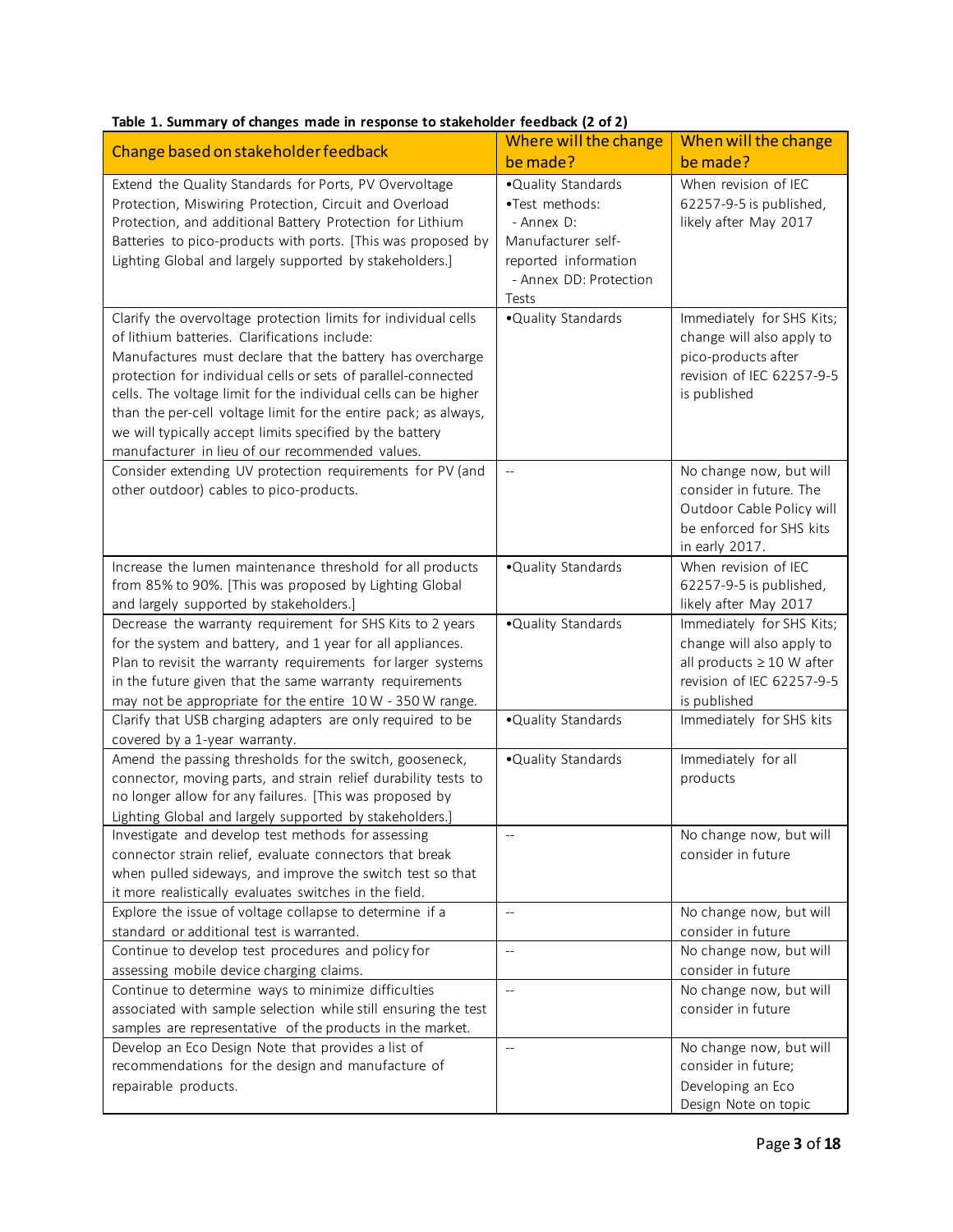| Change based on stakeholder feedback                                          | Where was the change made?                  |
|-------------------------------------------------------------------------------|---------------------------------------------|
| Improve the introductory text to clarify what types of SHS Kits are           | .Introduction in Quality Standards          |
| covered by the Quality Standards.                                             |                                             |
| Change the wording of the eligibility criteria to: "All components required   | .Eligibility Criteria in Quality Standards  |
| to provide basic energy services are sold/installed as a kit."                | •Test methods:                              |
|                                                                               | Clause 1: Scope                             |
| Decrease the allowable nominal system voltage to 24VDC.                       | • Eligibility Criteria in Quality Standards |
|                                                                               | •Test methods:                              |
|                                                                               | Clause 1: Scope                             |
| Remove battery replaceability requirement and instead require that the        | .Quality Standards                          |
| manual clearly state either: (i) specifications for replacement batteries     |                                             |
| and directions for replacing them, (ii) how someone can get their battery     |                                             |
| replaced at service centers, or (iii) that the batteries are not replaceable. |                                             |
| Further, the packaging must include a short statement regarding whether       |                                             |
| the battery is replaceable. [Based on feedback from many manufacturers,       |                                             |
| we do not feel comfortable requiring that batteries be replaceable. Some      |                                             |
| PAYG companies were concerned about this requirement because they             |                                             |
| seal the battery compartment and all electronic components to prevent         |                                             |
| tampering. To address this while still responding to end-user interest to     |                                             |
| have systems that are repairable (this has been a common sentiment            |                                             |
| expressed by end-users in multiple focus groups and in other venues), we      |                                             |
| believe that it is important to provide consumers with clear information      |                                             |
| about whether batteries are replaceable and, if so, how to get them           |                                             |
| replaced.]                                                                    |                                             |
| Adjust the USB requirements to a max of 5.5 V and allow for voltages to       | .Quality Standards                          |
| drop to 4.5 V under load [These limits exceed the recommendations of          |                                             |
| the USB Battery Charging Specification (4.75-5.25 V), but they address        |                                             |
| concerns regarding Nokia phones charging at higher voltages. The change       |                                             |
| also allows output voltages to be pulled down under load to improve           |                                             |
| charging efficiency in phones that use linear charging.]                      |                                             |
| Change 12 V port requirement to: "All ports advertised or reasonably          | .Quality Standards                          |
| expected to provide 12 V must maintain a voltage between $10.5 - 15$ V        |                                             |
| during normal operation. In cases where special features reduce the           |                                             |
| voltage below 10.5 V, the feature must be clearly described in the user       |                                             |
| manual and the port must be marked to indicate that the port is not a         |                                             |
| standard 12 V port (removable stickers are acceptable)."                      |                                             |
| Add that the battery warranty requirement assumes that batteries will         | •Quality Standards                          |
| maintain 80% capacity at 2 years. [A respondent noted that the battery        |                                             |
| warranty did not cover capacity loss, which is the primary function of the    |                                             |
| battery.]                                                                     |                                             |
| Provide more guidance in the Quality Standards as to which                    | .Quality Standards                          |
| switches/connectors may be cycled only 100 times.                             |                                             |
| Provide more guidance on the requirements for PV and other outdoor            | .Quality Standards                          |
| cables.                                                                       | .Lighting Global Outdoor Cable Policy       |

#### **Table 2. Changes made to Test Methods and Quality Standards for SHS Kits based on prior stakeholder feedback**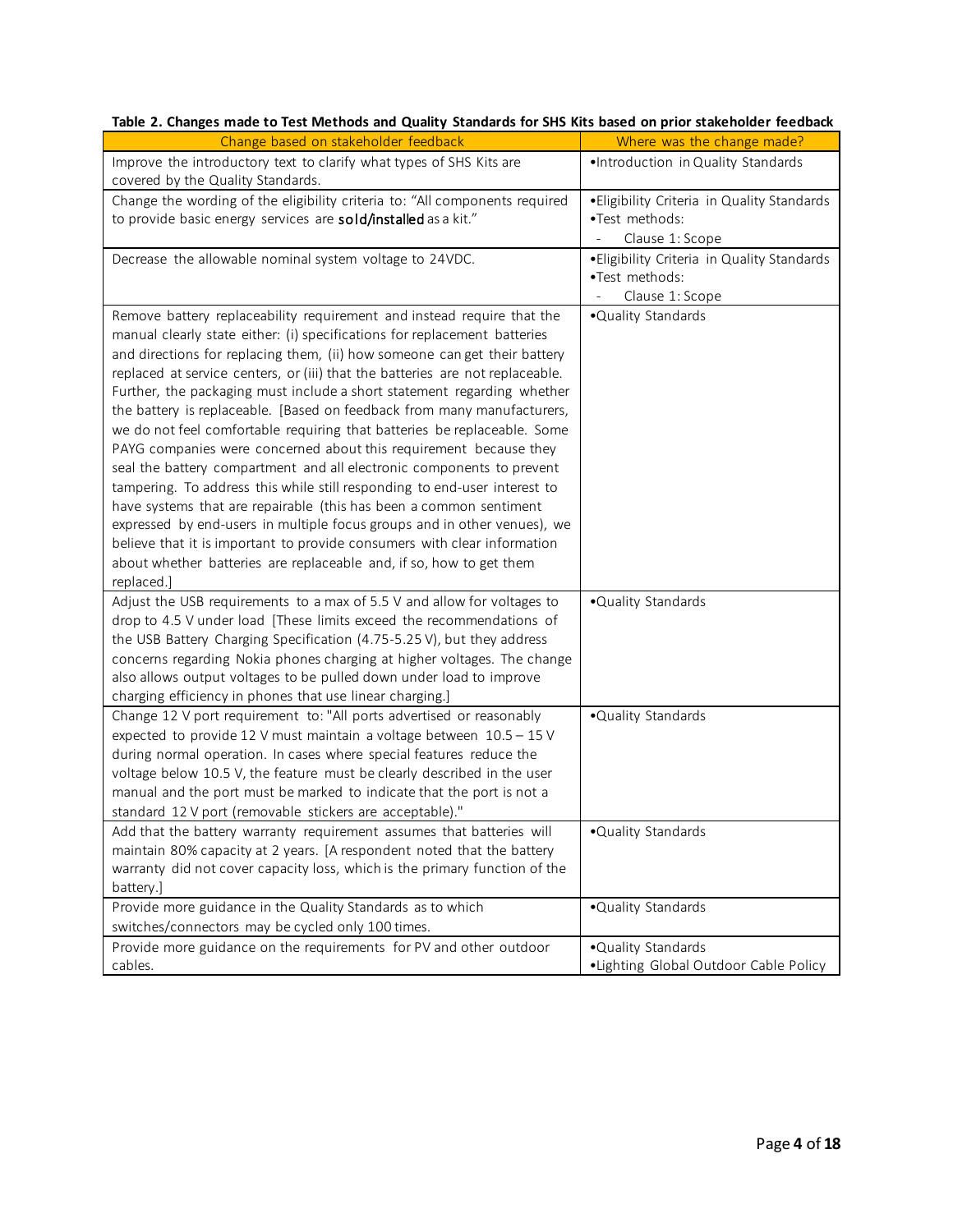# **Comments on Integration of the Quality Assurance Frameworks for Pico-solar Products and SHS Kits**

## 1 Comments regarding the plan to incorporate the SHS Kit test methods into IEC 62257-9-5:

Stakeholders across the sector agreed that incorporating the test methods forpico-products and SHS kitsinto a single document is appropriate. Respondents suggested that a single document would simplify government engagement regarding the regulation of SHS kits and that a single document would make the methods easier to reference during testing.

Several respondents commented on the eligibility criteria; one noted the need to test systems [with variable components] instead of only fixed kits including fixed lamps and panels, while others noted that the upper bound for eligibility based on wattage is too low. One respondent suggested that the upper limit should be 500 Wp.



One respondent recommended that solar panels larger than

10 W be tested according to IEC 61215 and IEC 61730, and that factories which produce the modules should have the ISO 9001/14001/OHSAS 18001 to guarantee minimum production standards.

RESPONSE: Based on the positive feedback, we plan to move forward with incorporating the test methods for SHS kits into IEC 62257-9-5. In response to requests in this most recent stakeholder process and prior conversations, we plan to extend the scope of the test methods to cover SHS kits up to 350 Wp with a maximum nominal system voltage of 24 V. This limit will enable the inclusion of some common commercial modules, while minimizing risks due to high voltage or arcing. We do still plan to require that the products be sold as distinct kits; however, the energy service calculations make it easier for additional appliances to be included or removed from a kit. Additionally, we offer the ["Family of Products"](https://www.lightingglobal.org/wp-content/uploads/2014/03/LGFamiliesofProductsPolicy_v2.pdf) policy, which enables the verification of an entire product line following evaluation according to a custom test plan that covers at least half of the components in the line.

In an effort to minimize the cost and time required for testing, we have decided not to require that panels larger than 10 W meet the performance standards of IEC 61215. However, we acknowledge that these are rigorous tests for PV modules and therefore have included procedures to use results from IEC 61215 in lieu of, or as inputs to, the test methods included in IEC 62257-9-5. Currently, the methods in IEC 62257-9-5 do not include safety tests for PV modules, such as those described in IEC 61730, or requirements for factory certifications. The methods in IEC 62257-9-5only assess performance, workmanship and durability. With the inclusion of larger modules, it may be appropriate for Lighting Global to require IEC 61730 and/or factory certifications. These requirements will not be added at this time, but may be discussed in future stakeholder outreach.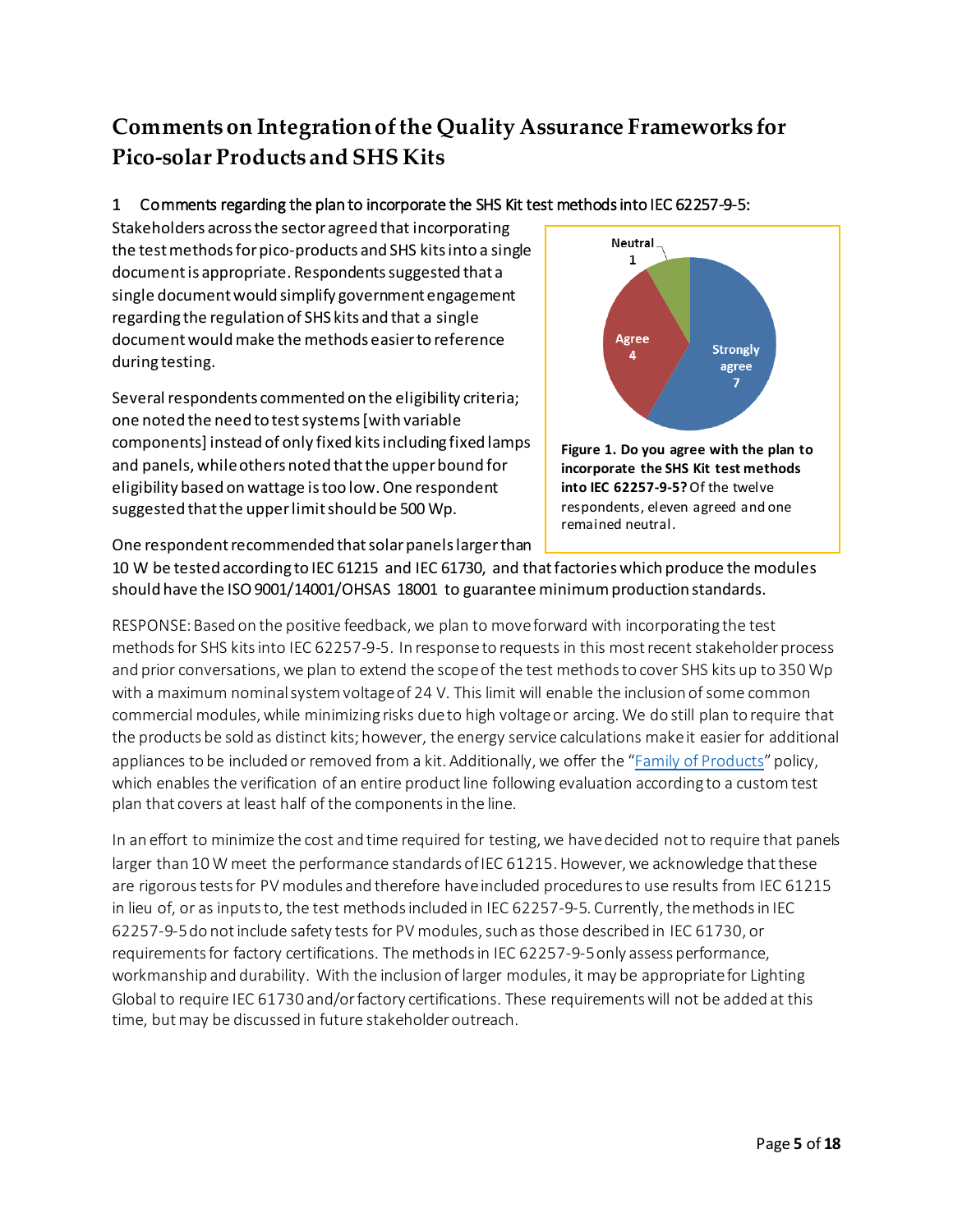## 2 Comments about the proposal to conduct the Ports test, Energy Service Calculations and related tests for products with ports:

Most of the respondents agreed that it was appropriate to extend the relevant tests to all products with ports. Comments included that the additional testing will build consumer confidence in the lab test results and prevent damage to non-matching components. Another noted that the ports and energy service calculations would allow the test lab to only conduct the full-battery run time (FBRT) and solar run time (SRT) tests once instead of for multiple settings and configurations, which could save time.

Additionally, a respondent noted that a major issue seen in the market is ports and plugs which are not physically compatible, such as barrel plugs in which a 2.1 mm male pin is used with a 2.5 mm female plug, resulting in a plug which fits together, but provides a poorelectrical connection.



**Figure 2. Do you agree with the proposal to conduct the Ports test, Energy Service Calculations and related tests for products with ports?** Of the twelve respondents, eleven agreed, one disagreed and one did not respond.

The respondent who disagreed with conducting ports tests on all products with ports was concerned about the added

cost due to requiring additional tests for pico-products and asked that we provide a quote from the test labs to better understand the cost implications.

RESPONSE: Based on the support for this change, we intend to require the Assessment of DC Ports, the Energy Service Calculations, and related tests for all products with ports. Based on conversations with test laboratories, we believe that these tests will come with the following cost implications:

- For products with included appliances, this change would save time during testing and therefore reduce testing costs from what would otherwise be required [Note that in some cases historically, the test labs have not adequately charged for the additional testing required for appliances. As a result, the labs have not fully recovered the cost of testing in these cases. The implication of the proposed change to the methods is that the actual cost to the laboratories of testing products with appliances will be the same or decrease, but the price the manufacturer is charged may increase, in some cases by 50% or more, depending on the number of appliances. In practice laboratories are taking steps to adjust their pricing to cover the full cost of testing in any case, so prices would increase with or without the change.]
- For products with multiple different types of ports, but no included appliances, the addition of these tests could increase the cost of testing by up to 10%.
- For products with no appliances but a single port, the effort and cost of testing would likely not change. For products with a single portthat can be used for mobile phone charging, the method would enable the mobile phone charging capabilities of the port to be assessed.

While the Assessment of DC Ports does not directly assess whether a plug makes a good electrical connection, this issue often arises during the course of testing. If two components do not make a good electrical connection, the issue can either cause the product to not function properly or can impact a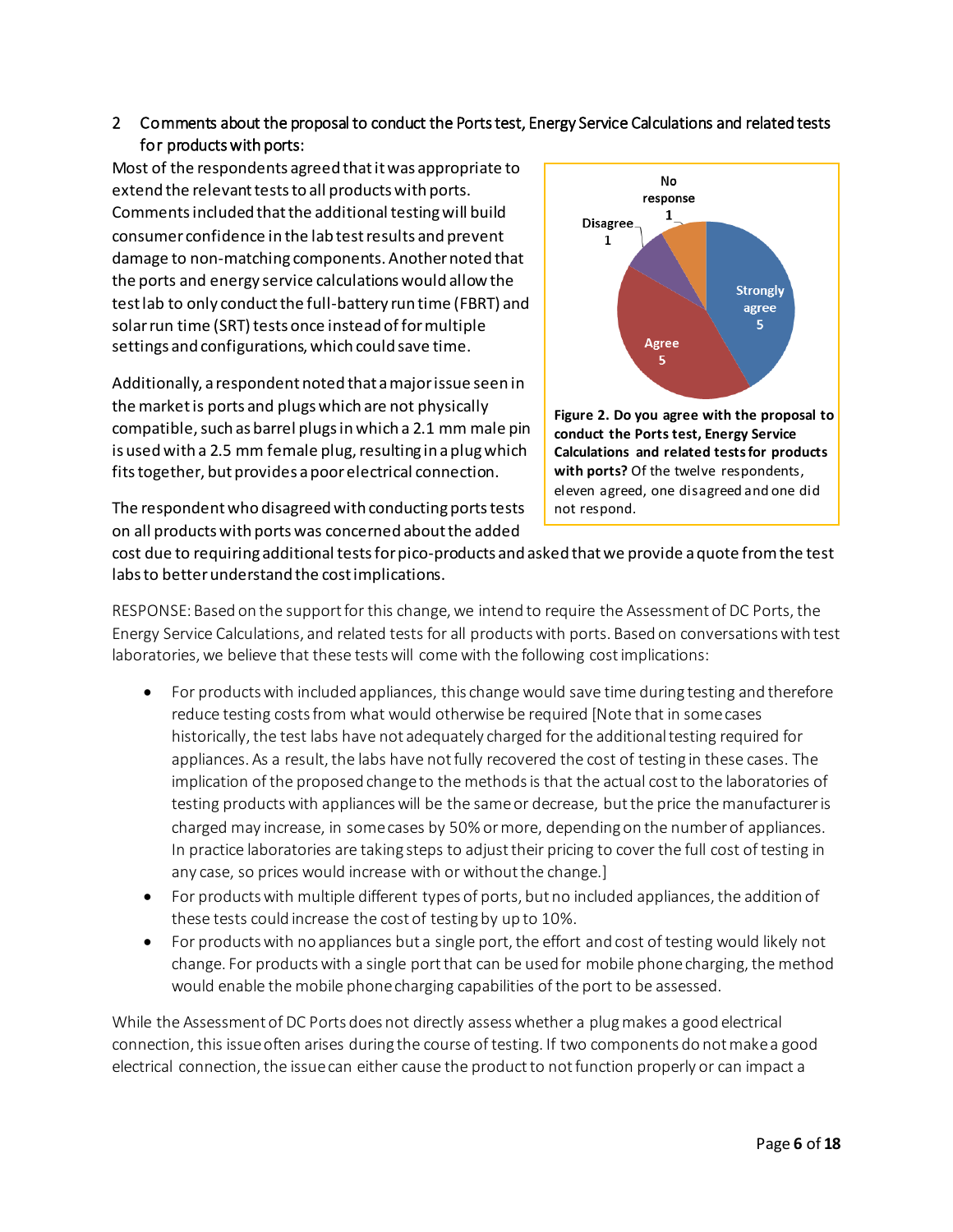product's measured performance. In either case, the issue should be identified during testing and would need to be addressed in order to meet the Lighting Global Quality Standards.

3 Comments on whether the Energy Service Calculations could serve as an acceptable replacement for additional solar run time tests for all products [Note, the proposal was for the energy service calculations to be applied to all pico-solar products, even those without ports, to reduce testing time and costs by only requiring a single solar run time test be conducted, rather than one for each setting or lighting configuration]:

Most respondents supported the proposal to use the Energy Service Calculations in place of multiple solar run time tests. One respondent stated that they hope the change will make independent testing of lamps, battery box and panels possible. Two acknowledged that the change will save on time and money for both the testing lab and the client and one noted that for many systems, light output may be secondary to other uses, so providing a more comprehensive assessment of energy service is appropriate.

Regarding the Energy Service Calculations, one respondent noted that there needs to be a way in which these figures are meaningful to a naïve user and to manage their expectations of what the system can do. Another emphasized that both the maximumenergy available when a battery is fully charged must be reported, as well as the energy available from daily generation. Another respondent suggested the following measurements be reported:



- maximum usage lighting only (all lights included on) after a standard solar day
- maximum usage for each appliance included (used alone), in addition to a foreseen normal usage of lights (4h/day for all lights included) after a standard solar day
- maximum usage for all appliances included (including lights, or in addition to 4h lighting) after a standard solar day

Three respondents expressed concerns with the use of the energy service calculations:

- One noted that it is crucial to consider performance reduction over time in a measurement of energy output.
- A second asked that we conduct an analysis on the degree of accuracy of these methods, including an assessment of the percent variation between multiple test runs for an individual product.
- A third noted that in experience with using the energy service calculations, the calculations did not align with their internal testing. They asked if the full-battery run time and solar run time tests can be offered as an alternate verification pathway.

RESPONSE: Given the generally positive response, at this time, we plan to allow for the energy service calculations to be used in place of multiple solar run time tests for all products. As suggested by one of the respondents, we are in the process of conducting validation testing to ensure that the energy service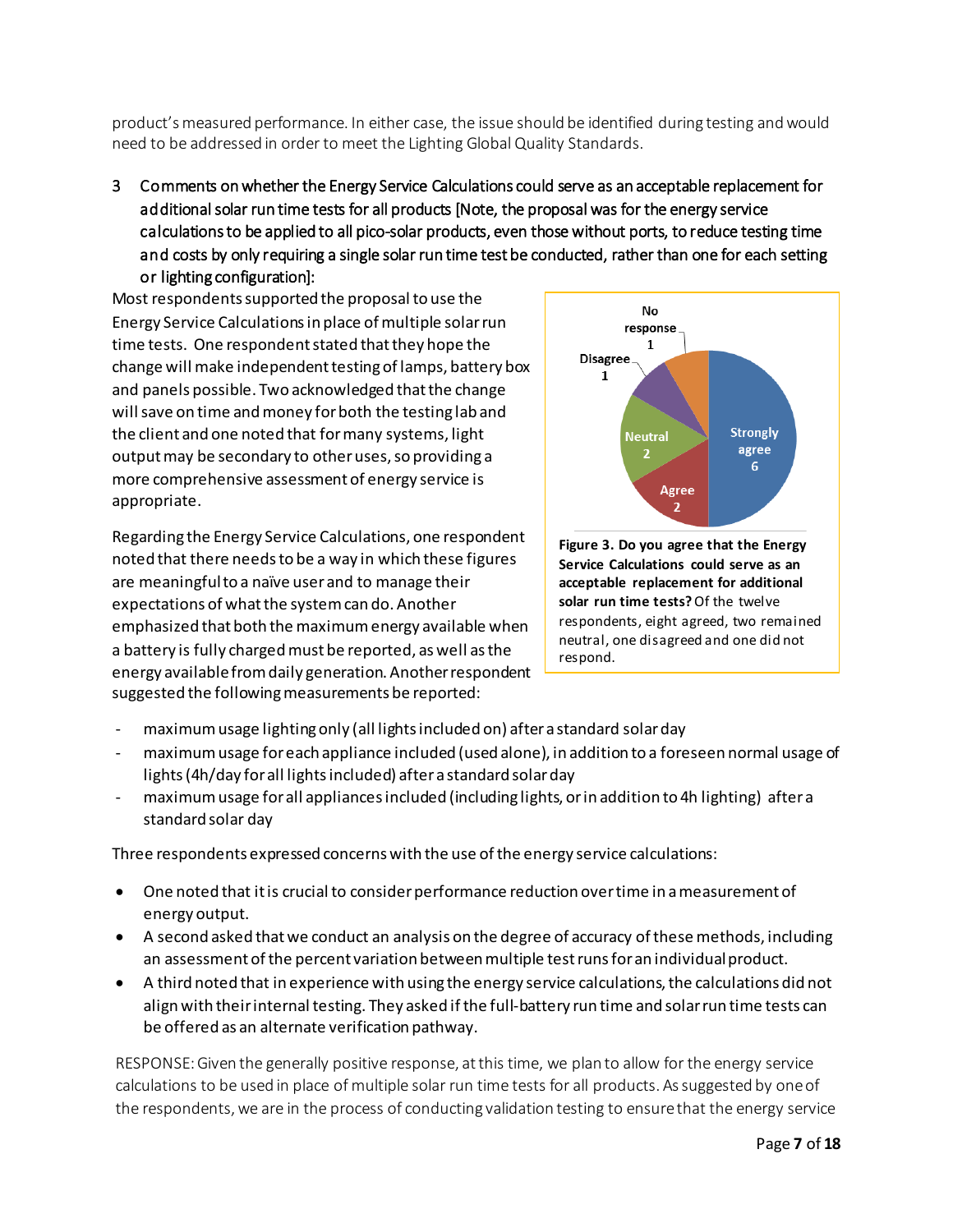calculations will accurately assess the full-battery and solar run time. When this validation testing is complete, we will share the results and any proposed changes to the methods, as well as address questions regarding what can be done if results from the energy service calculations do not align with previous testing or internal testing.

The suggestion that we consider the performance reduction over time is interesting, though we do not intend to modify the performance estimates at this time. We do have three tests that help to assess performance reduction. One is the battery durability test, which ensures that batteries stored in adverse conditions still maintain at least 75% of their original capacity. Another is the lumen maintenance test, which ensures that the LED light output maintains its brightness after 2000 hours of constant use. The third is specific to amorphous PV modules, which can often decrease in performance after their initial exposure to sunlight. Amorphous PV modules must be placed outdoors in the sun for 30 days prior to assessing the PV power to account for the potential decrease in performance.

As with the SHS kits, we will adapt the Standardized Specifications Sheet to present the information about energy service to the viewer. The energy service calculations would assess the available energy and run times both for a fully charged battery and for a battery charged after a standard solar day. As suggested, the combinations presented would include a scenario for just lighting appliances, for each appliance used individually, and for all appliances used at once. We have not yet determined if additional "performance reporting requirements" should be required for products that offer services beyond lighting. Currently, products smaller than 10 W are required to present the light output and solar run time for the highest setting, and include a statement regarding the impact of mobile phone charging or other auxiliary uses on the run time. Products larger than 10 W are required to state the PV module maximum power rating for the product. We are interested in opening a discussion regarding appropriate performance reporting requirements for products with ports and appliances.

Though we will continue to require that products be tested and sold as distinct kits, the energy service calculations will make it easier for companies to add or remove PV modules or appliances from the product without as much retesting.

### 4 Comments on the proposal to conduct protection tests for pico-solar products:

Most respondents were supportive of conducting the protection tests on products with ports.

One respondent suggested that these tests could act as confirmatory tests, but each product should also provide certificates of prior lab testing for the same aspects.

Another suggested that only products with batteries larger than 1000 mAh should be required to undergo the protection tests because these products do not pose a high risk.

The respondent who disagreed with the proposal was concerned that the additional tests would increase the testing fee, which they state is already very high, especially for a complicated product with ports and appliances. They



**Figure 4. Do you agree with the proposal to conduct protection tests for pico-solar products?** Of the twelve respondents, nine agreed, one remained neutral, one disagreed and one did not respond.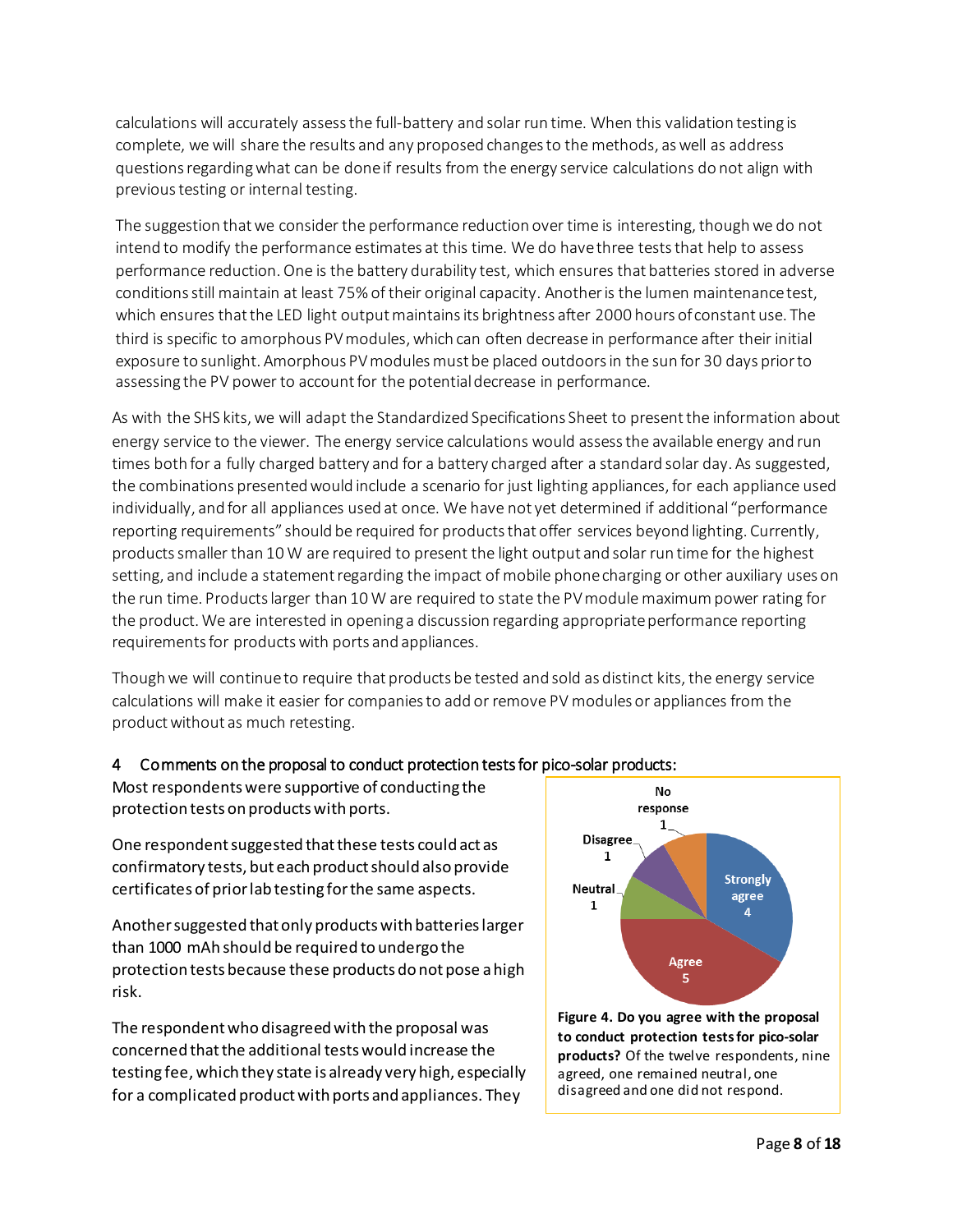### requested that we provide an estimate from the test labsto understand the additional cost due to these tests.

RESPONSE: We intend to move forward with requiring the miswiring test, PV overvoltage, and output overload tests for all products with ports, regardless of size. Additionally, included appliances would undergo an assessment of operating voltage range compatibility. To minimize the overall cost of testing to the manufacturer, we will not require certificates of outside testing beyond the protection tests described in IEC 62257-9-5. Though we acknowledge that smaller products pose a lower safety risk, we still think that these protection tests are relevant to all products with ports. These methods ensure that products a) cannot be damaged by users accidentally connecting a plug to the wrong port, b) have adequate overload protection, and c) will not damage phones or appliances if the PV module voltage is higher than an acceptable port voltage.

Because the tests are potentially destructive, the protection tests are conducted using a sample size of one. This small sample size and the relative simplicity of the tests minimize the additional testing effort required for these tests. The protection tests would result in an increase in the overall test cost of approximately 3%.

### 5 Comments on the proposal to stop measuring the "usable surface area with illumination greater than 50 lux":

Respondents mostly agreed with the proposal to stop measuring the "usable surface area with illumination greater than 50 lux." Responses included:

- The metric is difficult to measure and is rarely used in advertisements.
- Usually the solar lantern is multi-functional and not only used as a desk lamp. The lumen output and light angle can be used to assess the light output in every condition.
- The useable surface area depends on the use of the product. I think we need to categorize and specify for specific uses that need more illumination.
- Users have complained that some products approved by Lighting Global provide inadequate light. This test should be continued and minimum values elevated.



RESPONSE: In an effort to reduce testing costs, we plan to no longer require measuring the "usable surface area with illumination greater than 50 lux." The test could still be conducted if necessary to evaluate advertising claims. However, the only required element associated with illuminance testing involves determining the "full-width half-max" angle, which is used to classify a light as being narrow, wide, or omni-directional.

Three of the respondents highlighted reasons why we recommend eliminating this test: the test is timeconsuming, does not characterize all different methods of using a product, and is limited in that it only provides information about illumination greater than 50 lux. Different applications (e.g., reading, sewing,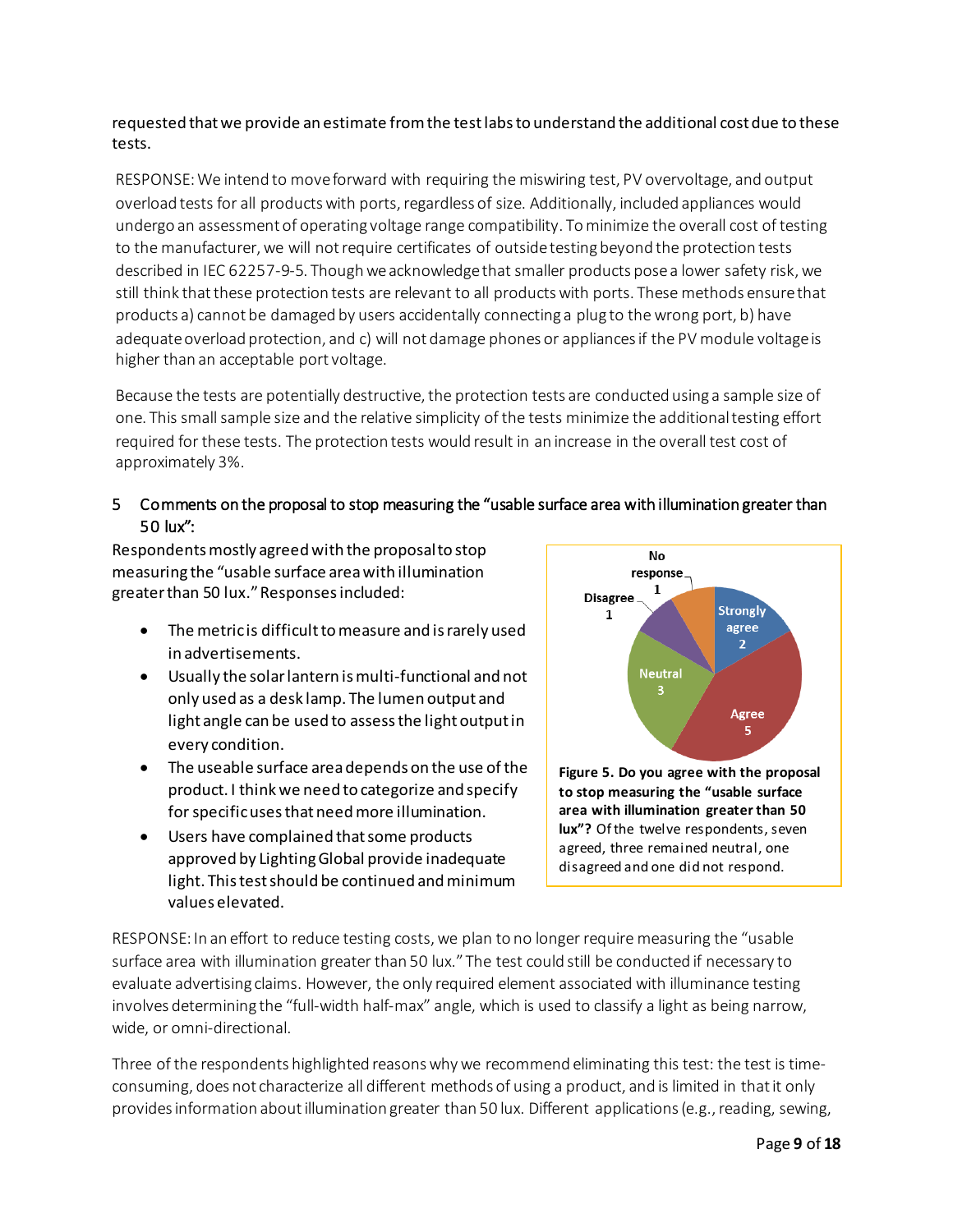detailed work) will require different levels of illumination, and the user would need more information than this single number to understand whether the product provides adequate light for their task.

One respondent suggested that the test should be continued because some products verified by Lighting Global provide inadequate light. Continuing this test would not address the issue of products providing inadequate light. While Lighting Global has always required that product performance be truthfully advertised, the program does not require a minimum light output or illumination to meet the Quality Standards. Prior to 2014, Lighting Global maintained the "Performance Targets," which allowed products with brightness and run time meeting the criteria to receive access to additional program benefits. However, based on stakeholder feedback that the performance targets were not well understood and the thresholds were difficult to set for a wide range of products, in 2014, the program decided to eliminate the performance targets and instead require that all products print the light output and run time on the product packaging so that consumers and others in the supply chain can easily compare product performance. Further, the light output of the product can be assessed according to the luminous flux test, which will still be required.

### 6 Comments on the proposed sample sizes:

Most respondents agreed with the proposed sample sizes, stating that the reduced sample size for larger products will help reduce shipping and testing costs.

The two respondents that disagreed with the proposal fell on opposite ends of the spectrum:

- One stated that the sample size is too large and the required stock is too high, especially because testing occurs in the early stages of production when smaller quantities of stock are typically produced.
- The other implied that the sample size was too small. They stated that because Lighting Global is a world-recognized program that is used internationally and enables companies to avoid retesting product performance for each new market or program, the tests should be conducted on a sufficient sample of products to be able to certify the system's performance. disagreed and two did not respond.

Two others did not comment on the sample size, but provided the following comments:

- The general sampling procedure is not favorable. It would be preferable to provide the samples to the test lab. This would allow productsto be verified at an earlier product phase (as is done in the Accelerated Verification Method).
- Random sampling from the marketshould also be conducted to ensure that the product quality is sustained.

RESPONSE: Based on the support for the proposed sample sizes, we will continue with the plan to require small products to be tested with a sample size of six and larger products to be tested with a sample size of four. Given that we received one comment that the sample size was too large and one that the sample size was too small, we may have struck an appropriatebalance from a stakeholder perspective.

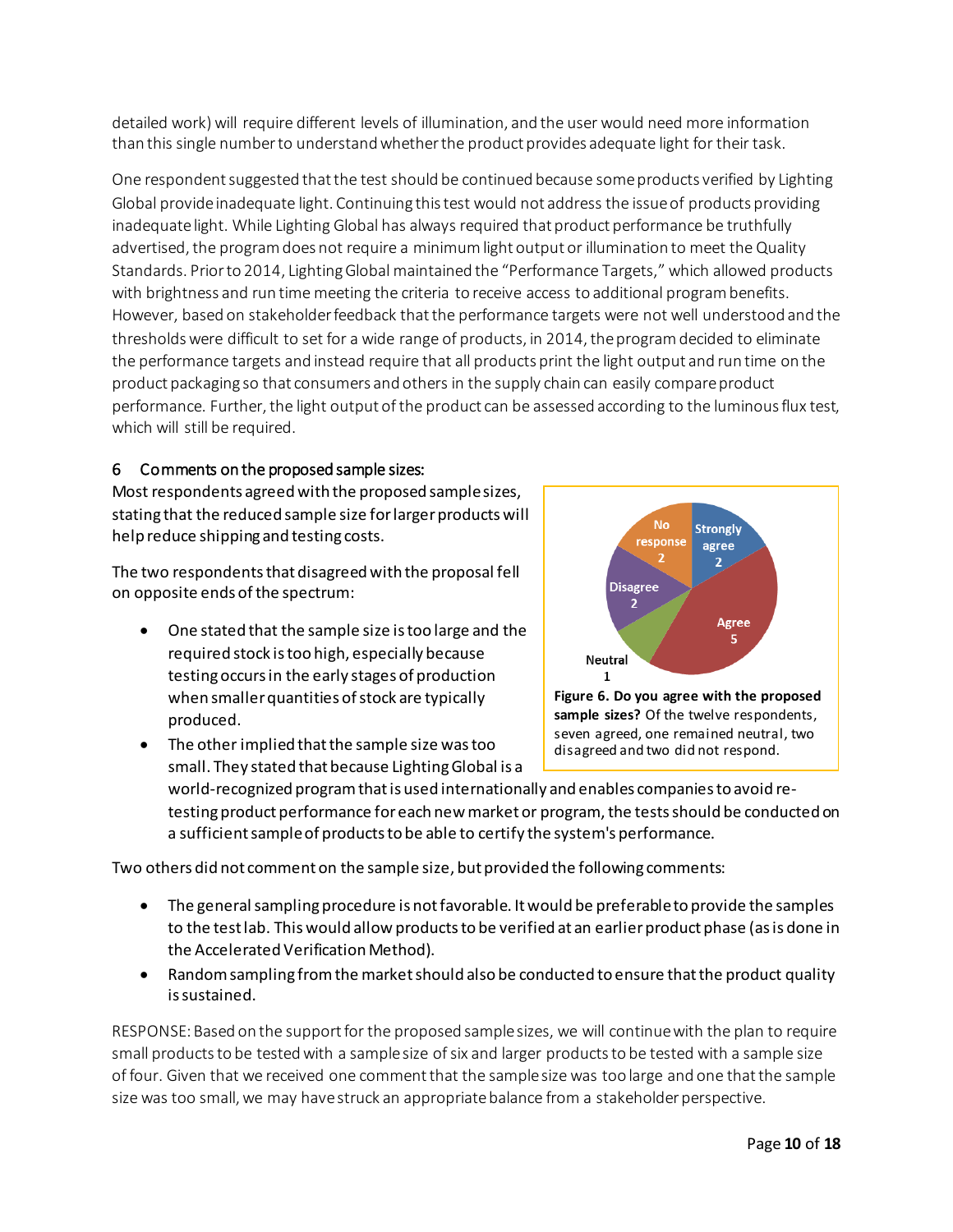We will continue to consider different alternatives to the current sampling procedure to enable qualityverified products to be brought to market more quickly. This may include an expansion of the Accelerated Verification Method or other alternate pathways that address barriers such as the need for a large product stock. Additionally, we will continue our program of market check testing product samples that are selected directly from the market to ensure that products maintain their original quality over the 2 year verification period.

## 7 Comments on the proposed dividing line between product classes:

Feedback was mixed on how the product classes would be divided. Several respondents agreed with the proposed 15 W dividing line, stating that it was important to have a clear line to remove confusion. One manufacturernoted that 15 W was ok, but their SHS kits started at 10 W. Another manufacturerwith a product line that ranges from 7 W to over 30 W stated that having a division within that product line would be difficult.

Those that disagreed felt that the dividing line was arbitrary and did not relate to a practical division between product types. One suggested that the divide instead be set at approximately 5W, which they suggest generally separates products with a single unit from those that are componentbased. [The respondent also suggested that 5 W is the



dividing line between Tier0 and Tier1 products in the SE4All Global Tracking Framework; however, according to the June 2015 ESMAP report "BEYOND CONNECTIONS: Energy Access Redefined," the minimum requirement for Tier 1 products is 3 W and the product must offer mobile phone charging.]

Another respondent suggested that even 20W systems sold as SHS kits are often disappointing to customers due to the energy limitations, suggesting that a dividing line based on wattage is inappropriate. They suggest that instead, the dividing line should be based on a characteristic of the system, such as whether the product can support appliances. The categories could be:

- Lighting kit: products that only have ports for light points or mobile phone charging
- SHS kit: products that have additional ports for appliances or can charge multiple mobile phones

RESPONSE: Since this initial proposal was shared, the Lighting Global team has discussed the dividing line with the Kenya Bureau of Standards(KEBS), which plans to utilize standards that are based on the Lighting Global Quality Standards and that reference a 15 Wp solar panel size. KEBS has expressed willingness to use 10 W as a division rather than 15 W once the SHS Kit methods are included as part of IEC 62257-9-5. Though this division is still somewhat arbitrary, we think a 10 W dividing line is more appropriate and will enable products 10 W and larger to use a reduced sample size to mitigate the additional in-kind and shipping costs associated with testing these products. Additionally, a number of products between 10 W – 15 W include appliances, and the reduced sample size will help to minimize testing costs for these more complex products.

Because we are concerned about the loss of accuracy with the smaller sample size, we are not comfortable extending the dividing line below 10 W. The suggestion to divide the product classes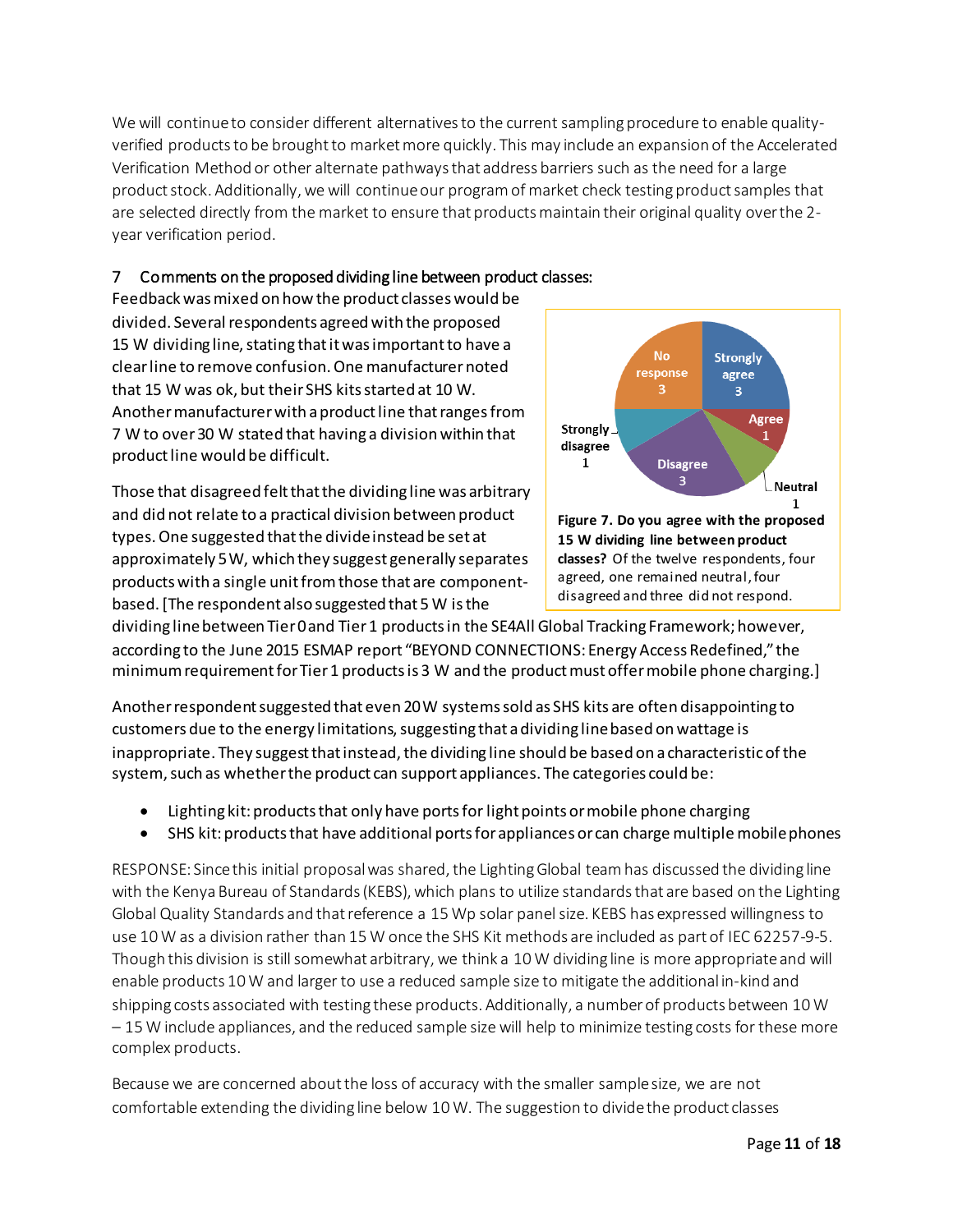according to characteristics is interesting and logical; however, we are concerned that there will be a number of cases in which the division will become difficult to determine. Given that countries and programs are adopting the test methods and harmonizing with the Quality Standards, we feel that we need to make the dividing line as clear as possible to avoid confusion.

Although we feel it is an imperfect solution, we currently propose to set the dividing line at 10 W based on the PV panel maximum power rating.

## 8 Comments on the proposed inclusion of additional Quality Standards for pico-products:

Only one respondent disagreed with the proposal to extend additional Quality Standards to pico-products, though several registered additional comments or suggestions:

• One respondent stated that the requirement for lithium-based batteries to have overcharge protection for individual cells or sets of parallelconnected cells is too restrictive and that an equivalent technical solution should be allowed. For instance, they suggest that protection at the level of the whole battery pack along with a balancing circuit should be sufficient. The respondent also noted that the voltage thresholds for individual cells are technically difficult to achieve due to the precision required to maintain the cell between



3.65V (the target for charging voltage) and 3.7V (the overvoltage cut-off). To meet the requirements, they feel they would need to unnecessarily increase costs without providing an added benefit for the user.

- Another respondent proposed that the requirements for PV and other outdoor cables be extended to pico-products. Based on their experience, PV cables for some pico-products have been destroyed by UV light. They also note that some plastic covers of PV panels have decayed in a short time period.
- Another stated that the PV Overvoltage Protection test should be only applied if the battery can be disconnected by the user without opening the box with tools.

RESPONSE: Based on this feedback, we plan to extend the Quality Standards for Ports, PV Overvoltage Protection, and Circuit and Overload Protection to pico-products with ports. Additionally, the Miswiring Protection test would apply to all products with interchangeable connectors, and the additional Battery Protection for Lithium Batteries would apply to all products with lithium-based batteries.

Since originally receiving this feedback, we have discussed the issue raised regarding the individual cell protection for lithium-based batteries. We still plan to include the requirement but will clarify a few details. First, we currently do not have a method to test the individual cell voltage protection but will require the manufacturer to confirm (i.e. declare) that the battery has overcharge protection for individual cells or sets of parallel-connected cells in their description of the battery protection. We have not defined strict limits for the OVP of individual cells, but we believe the limits should be close to the maximum charging voltage. As the respondent noted, the voltage limit for the individual cells does not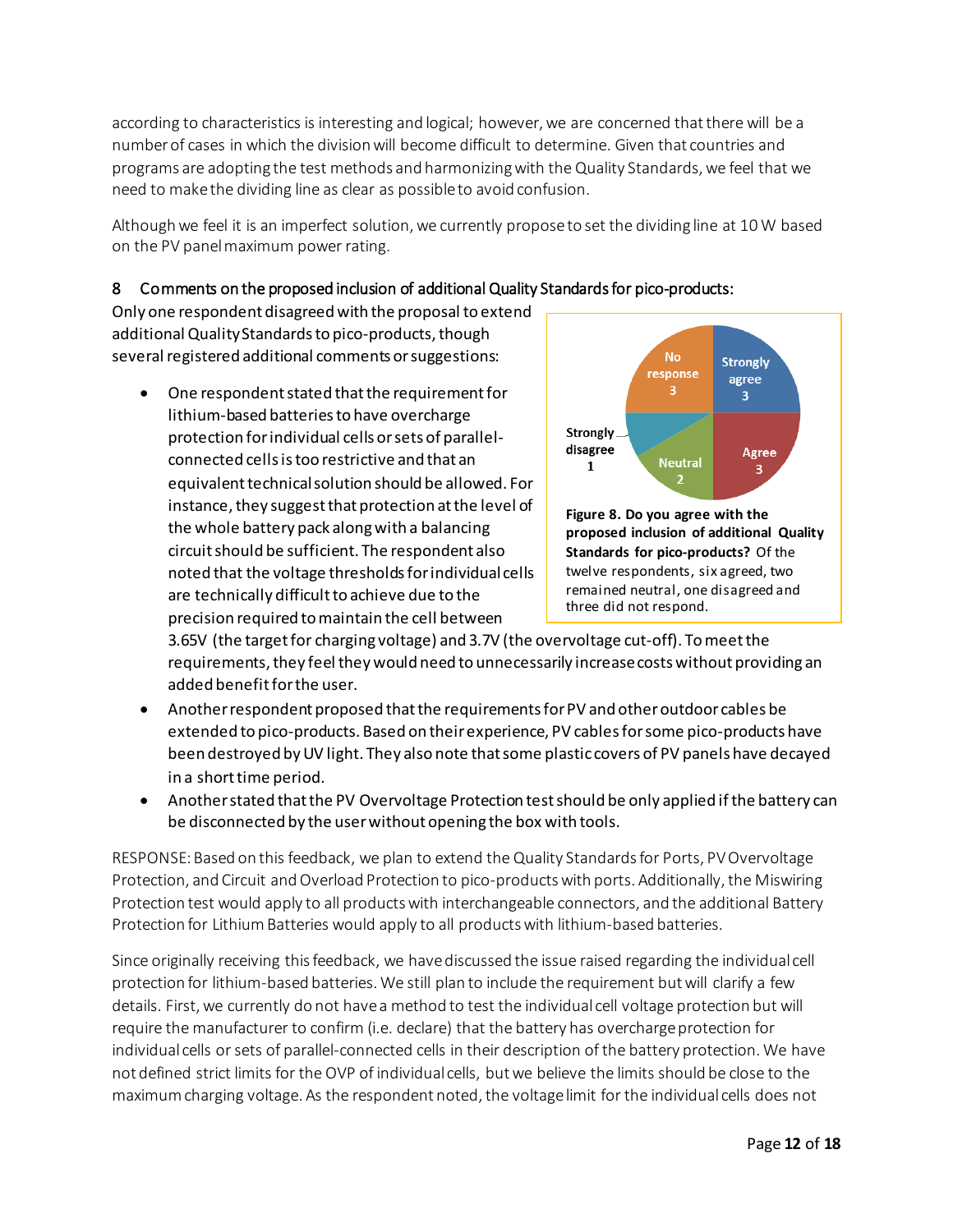need to be the same as the per-cell voltage limit for the entire pack; in fact, it would need to be higher, or else the pack would frequently get incompletely charged. For instance, for a lithium iron phosphate (LiFePO<sub>4</sub>) battery with 4 cells in series and a cell balancing circuit, appropriate voltages may be:

- cell balancing limit: 3.6V
- overvoltage protection for the entire pack: 3.65 V/cell (actually 14.6 Vfor the pack)
- overvoltage protection for an individual cell: 3.9 V

As always, we will typically accept limits specified by the battery manufacturer in lieu of our recommended values.Our requirement is in line with the recommendations given in IEC 62133 for lithium systems:

#### *5.6.2 Design recommendation for lithium systems only*

*The voltage of each cell, or each cellblock consisting of parallel-connected plural cells, should not exceed the upper limit of the charging voltage specified in Table 4, excepting the case where the portable electronic devices or the likes have the equivalent function.*

*The following should be considered at the battery pack level and by the device designer:*

- *for the battery consisting of a single cell or a single cellblock, it is recommended that the charging voltage of the cell does not exceed the upper limit of the charging voltage specified in Table 4;*
- *for the battery consisting of series-connected plural single cells or series-connected plural cellblocks, it is recommended that the voltages of any one of the single cells or single cellblocks does not exceed the upper limit of the charging voltage, specified in Table 4, by monitoring the voltage of every single cell or the single cellblocks;*
- *for the battery consisting of series-connected plural single cells or series-connected plural cellblocks, it is recommended that charging is stopped when the upper limit of the charging voltage is exceeded for any one of the single cells or single cellblocks by measuring the voltage of every single cell or the single cellblocks.*

We appreciate the feedback that the requirement for UV protection for PV and other outdoor cables be extended to pico-products, but we do not intend to extend this requirement at this time. Given that many cables used for smaller PV panels have not been subject to this requirement, to avoid disrupting the market, we think a more gradual approach is warranted. We are working to determine appropriate standards for protection for outdoor cables for larger systems first. These requirements for SHS kits are documented in the Outdoor Cable Policy, and will begin to be enforced in early 2017. Once these are established, we will consider extending the same requirements to pico-products.

The PV Overvoltage Protection test is still applicable to products with batteries that cannot be disconnected by the user, primarily because the battery could still be disconnected by an automatic overcurrent protection mechanism (breaker, fuse, etc.). We have included two alternate methods for this test, one for cases where the battery can be manually disconnected and another for cases where the battery may be disconnected by an overcurrent protection device. This test requires minimal time and effort as it is only conducted on a single sample and may be conducted in conjunction with the output overload test.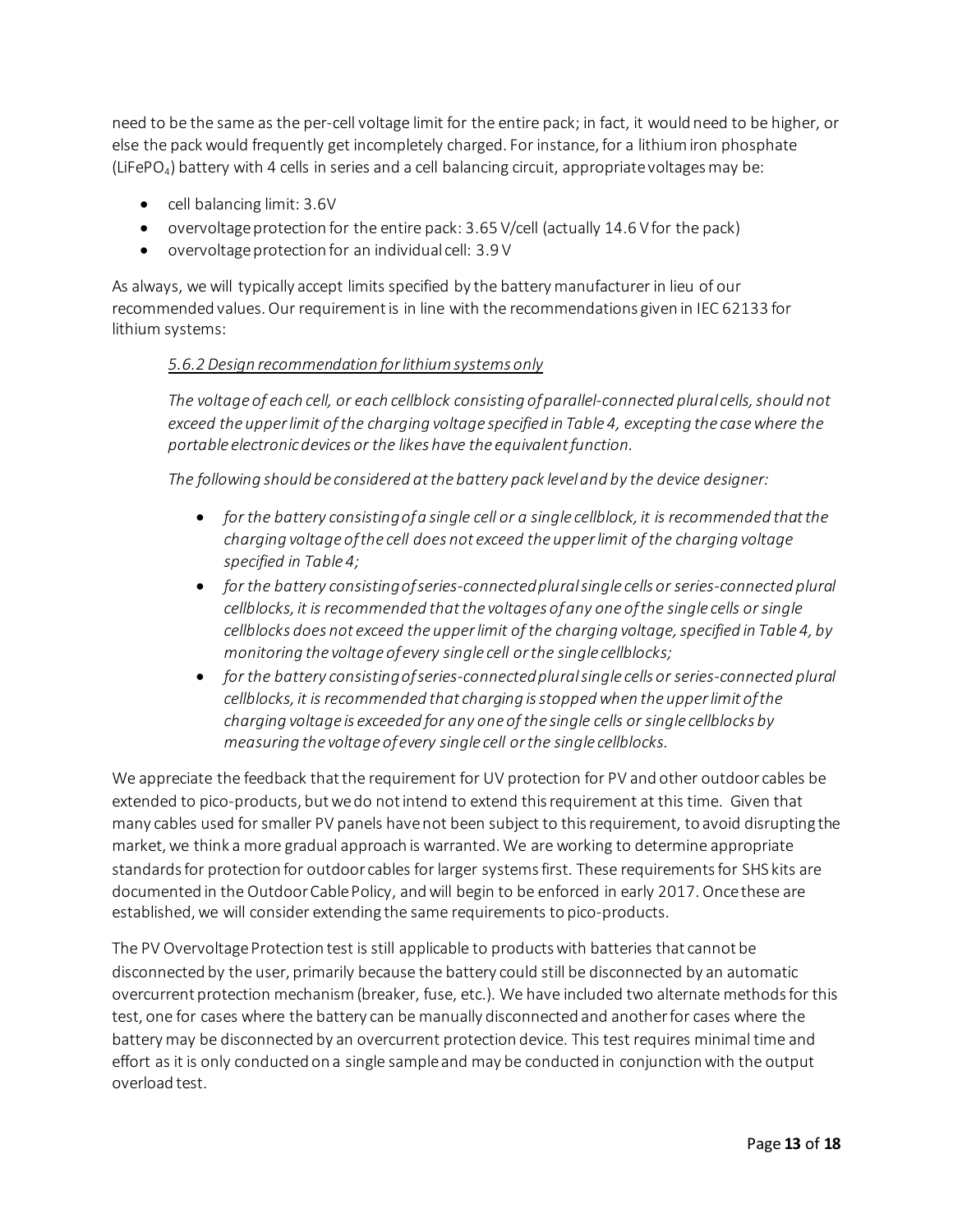## 9 Comments on changing the lumen maintenance threshold to 90%:

Most respondents were supportive of increasing the lumen maintenance threshold, stating that they agreed with the justification provided.

One respondent disagreed with the increased threshold, suggesting that a lumen maintenance of 85% is already enough for end user application. Another stated that increasing the lumen maintenance threshold is interesting, but the enforcement of appropriate warranty terms is more important.

Another respondent agreed with the proposal, but expressed concerns about the uncertainty in the measurement in cases where the photometer box is used (the photometer box is an apparatus used by some laboratories to conduct the lumen maintenance test).



agreed, two remained neutral, one disagreed and one did not respond.

RESPONSE: Given the recent test data and trends in the LED industry, we feel comfortable increasing the threshold to 90% and do not feel it will substantially increase the cost of products for the consumer. To address the concern regarding the uncertainty in the measurement, we looked to past analysis conducted by our team on the accuracy of photometer boxes. In his master's degree thesis, ["Analysis of low-cost](http://humboldt-dspace.calstate.edu/handle/2148/766)  [testing methods for LED lumen maintenance of off-grid lighting products,](http://humboldt-dspace.calstate.edu/handle/2148/766)" Christopher Carlsen investigated the measurement error associated with photometer boxes and other devices used to assess lumen maintenance. He reports a measurement error of 7.5% associated with an individual measurement. However, when measurements are averaged, the error decreases. When considering the uncertainty of the mean, the error associated with the measurementis reduced to 3.75% for a sample size of four and 3.06% for a sample size of six. We think that this level of error is acceptable.

### 10 Comments on the proposed changes to the durability tests:

No respondents disagreed with the proposal to amend the durability tests. Two respondents suggested the addition of several more durability tests:

- Creating a test for ports/connectors that break when pulled sideways
- Assessing resistance to damage from dust or insects, especially with relation to switches
- Conducting durability and lumen maintenance tests at elevated ambient temperature to account for the fact that it is often over 40° C in many of the markets where these products are sold
- Assessing resistance to corrosion and other effects of high humidity environments



**Figure 10. Do you agree with the proposed changes to the durability tests?** Of the twelve respondents, seven agreed, two remained neutral and three did not respond.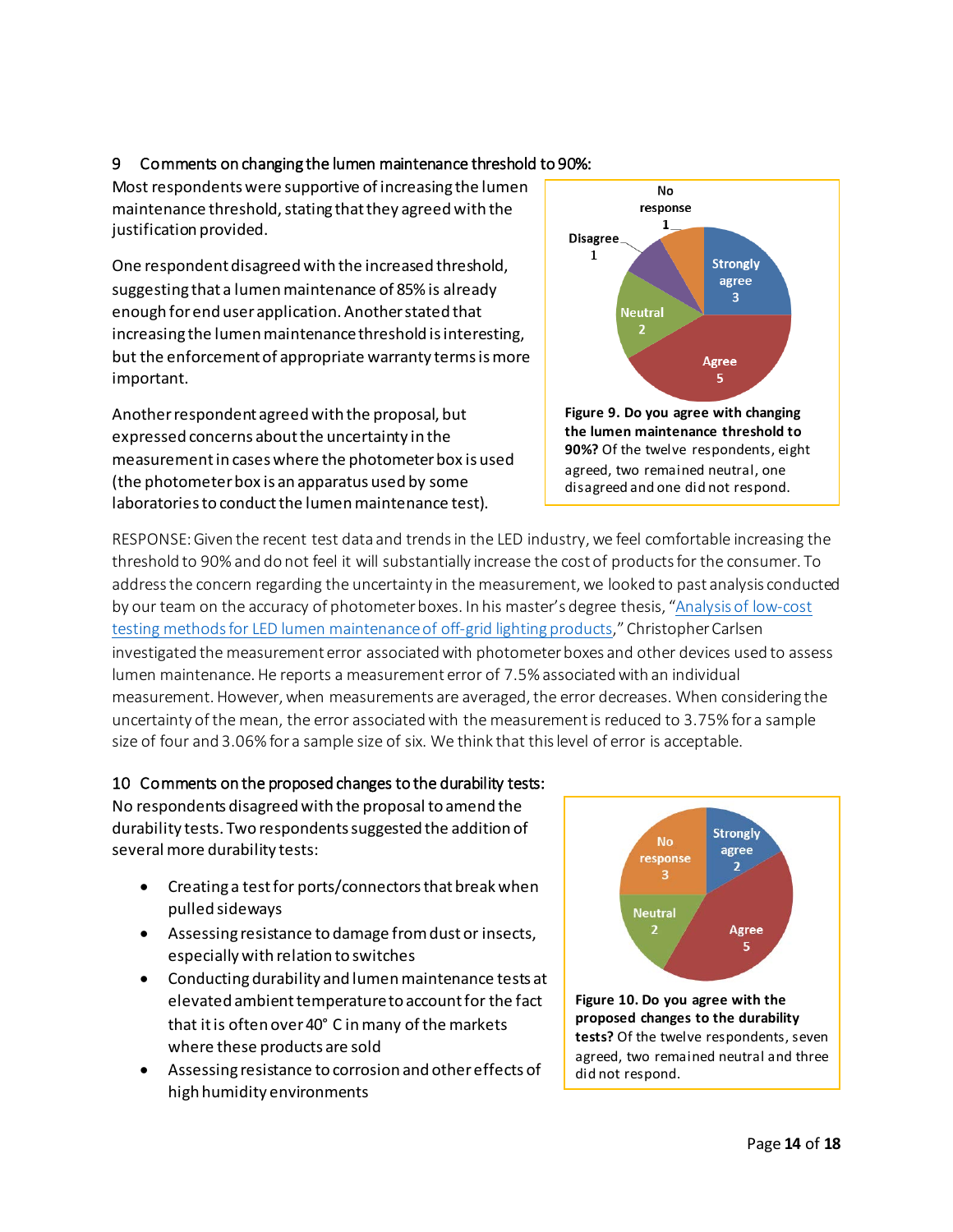- Determining if system is protected against voltage collapse.(Voltage collapse can occur if an constant power appliance draws a high current and causes the battery voltage to drop below the system's low voltage disconnect (LVD). When the LVD cuts the appliance off, the battery voltage may rise and allow the appliance to come back on for a moment, after which the appliance would cause the battery voltage to drop again. This could result in a dynamic in which the system would rapidly turn the appliance on and off.)
- Determining whether a port can charge a tablet computer
- Conducting a battery cycle test. The respondent noted that products are advertising battery life spans (some up to 7 years), while these advertising claims are not verified.

RESPONSE: Based on the positive response, we intend to amend the passing criteria for the durability tests as proposed. We have not yet determined the method for assessing the connector strain relief, but we will begin work to include this additional procedurefor a future revision of the test methods. We will simultaneously investigate some of the other issues raised, including a test for connectors that break when pulled sideways and improvements to the switch test so that it more realistically evaluates switches in the field. To reduce the impact of dust and insects, we are considering increasing the physical ingress requirement to IP4X for all products but will not make this change without first seeking stakeholder feedback.

In the past, we have considered requiring tests, such as the lumen maintenance and other performance tests, be conducted at elevated temperatures or in high humidity environments; however, these tests would require expensive, specialized test equipment such as environmental chambers, which would significantly raise the cost of testing and limit the ability for many labs in smaller markets to perform the test methods. To avoid these cost increases, we have decided not to require tests at elevated temperature and humidity.

We have not noticed the issue of voltage collapse in our work with solar home systems, but we are interested to start exploring the issue and its impacts. Our understanding is that most charge controllers for larger systems include a switch-off delay or some form of hysteresis to avoid causing appliances to rapidly switch off and on; however, we do not know if smaller solar home systems typically include these measures. We will continue to explore this issue to determine if a standard or additional test is warranted.

We are working on ways to verify mobile device charging claims. Through the Energy Service Calculations, we expect to be able to provide an estimate of the energy available to charge a mobile phone or tablet, but we recognize there are additional elements, such as voltage, current and other device-specific requirements that must often be met to enable a phone or tablet to charge. We will provide additional details as we develop the test procedures and policy for assessing mobile device charging claims.

For several years, we have discussed the possibility of including a battery cycle life test, but we continue to believe that these tests are not appropriate for the Lighting Global program. Battery cycling tests are very expensive and time-consuming, with testing time potentially ranging from 6 to 24 months. A recent Tech Note entitled[, Battery Testing for Off-grid Solar Products,](https://www.lightingglobal.org/wp-content/uploads/2016/06/Issue-23-Battery-Testing-final.pdf) describes the implications of battery cycling testing in more detail, along with our decision to not require cycle testing.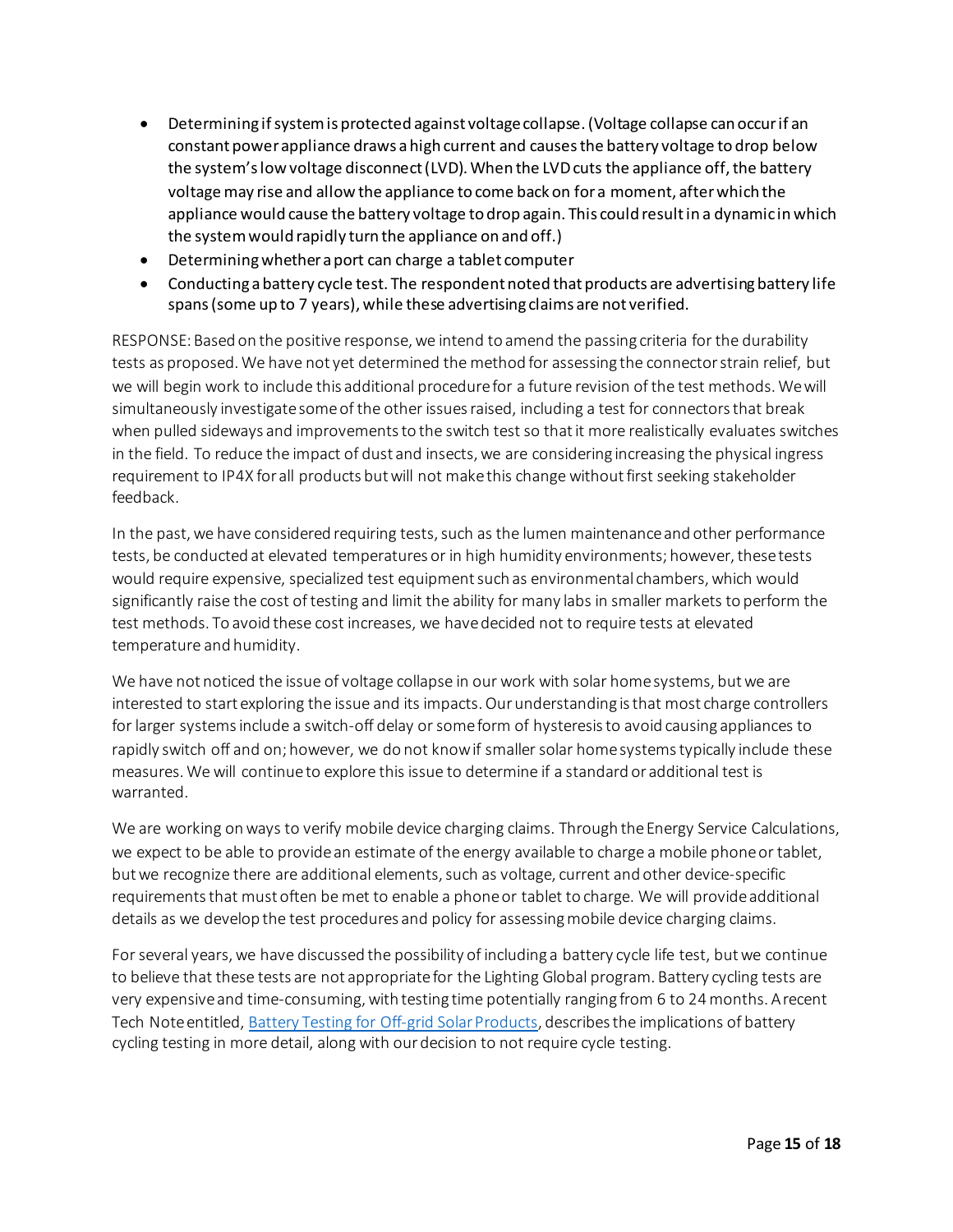#### 11 Other comments

#### **11.1 Warranty comments:**

We received three additional comments about the warranty for SHS Kits:

- One respondent noted that the quality of the warranty also needs to be considered, such as ensuring thatthe product is repaired or replaced in a reasonable timeframe. The respondent noted that issues commonly arise when distributors take too long to provide service or manufacturers do not fulfill their responsibilities to replace or reimburse faulty kits reported by the distributor or do not pay the distributor for the costs of delivering after-sales services due to a product problem under the responsibility of the manufacturer.
- The second respondent suggested that rather than having a staggered warranty of 3 years for the system, 2 years for the battery, a single warranty period of 3 years should apply to all the main system components. They suggest that this will be simpler for customers and distributors to manage and will address many issues related to the environmental impacts from low quality batteries. They note that most high quality lead acid and lithium-based batteries have adequate cycle lives to meet a 3 year warranty.
- The third respondent felt that the warranty requirement of 3 years for the system and 2 years for the battery was too long. They noted that the expected lifetime, the company warranty, and a minimum warranty requirement are not equal, where expected lifetimes and company warranty are often longer than the regulated minimum warranty period. They agree that PV modules can last more than 10 years and charge controllers can last 3-5 years, but argue that the regulated warranty period of most electronics as well as the warranty offered by established brands such as Apple and Samsung is one year or less. Essentially, they suggest that the minimum required warranty period should be, at most, 2 years and that manufacturers can then individually decide if they would like to increase the warranty period for their products.

The third respondent also stated that including a capacity retention figure (the battery must provide >80% capacity after 2 years) in the battery warranty is not practical because it is not measureable to normal users and will only cause confusion.

Further they suggested that the warranty period for USB charging adapters needs to be specified. Currently, they noted, the warranty period for USB charging adaptors appears to be 3 years, but this seems unnecessary as adapters are readily available in the market and often includedwith pico-products that only require a 1 year warranty.

RESPONSE: In the last three rounds of stakeholder feedback, we have received a range of comments on warranties, with somepushing for a longer period and some for a shorter one.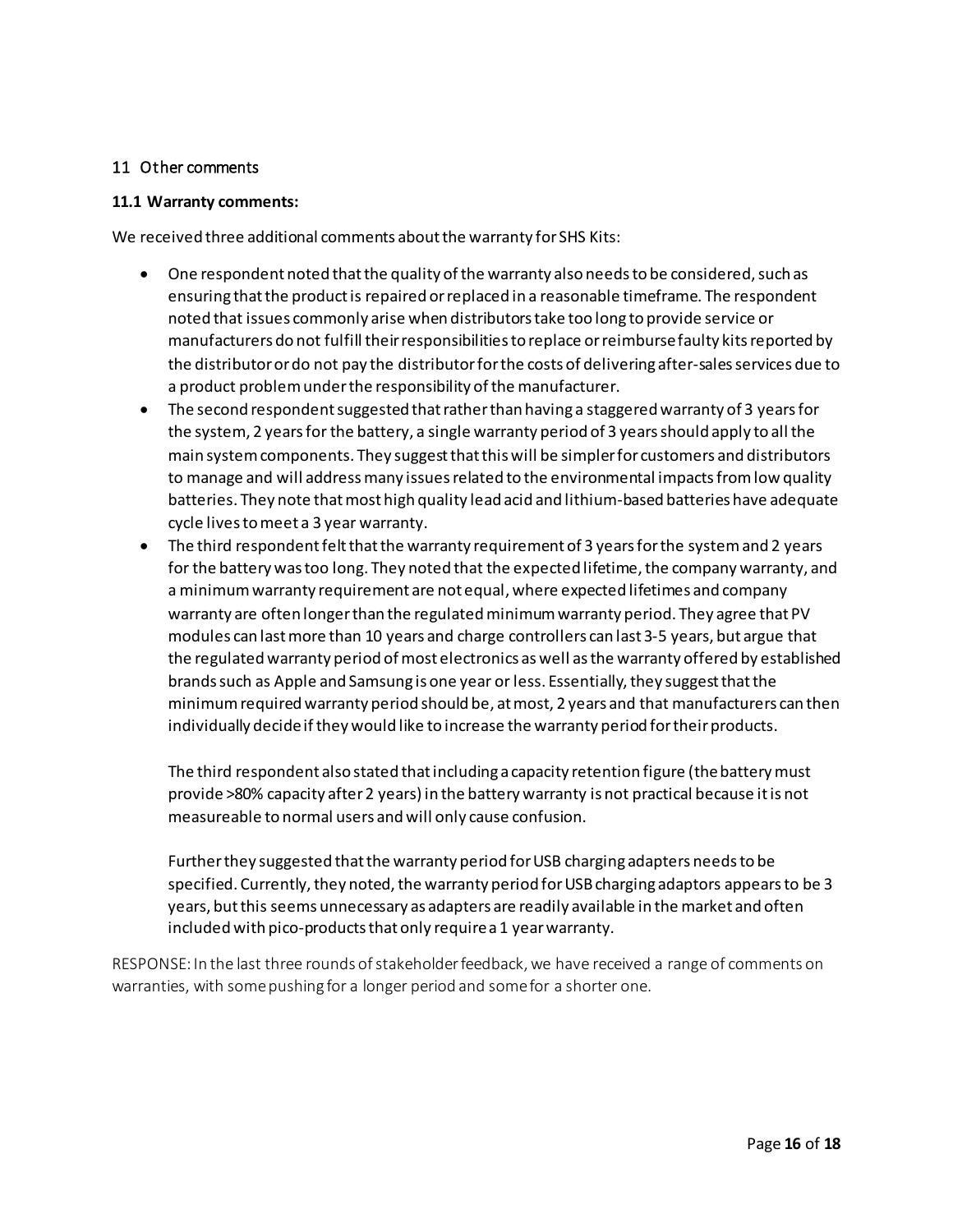After considering the range of comments, we have decided to reduce the warranty period for SHS Kits to 2 years for the system and battery, and [1](#page-16-0) year for appliances.  $^1$  One of our goals with this change is to simplify the warranty terms for both companies and customers, particularly with the goal of aligning the warranty periods for the components which are dependent on each other, such as the charge controller and battery. We also reconsidered the core purpose of our warranty requirement. The warranty serves as a proxy to cover issues with products that may not be identified during testing and to ensure that customers have a degree of warranty protection. This warranty requirement is a *minimum*standard, allowing individual companies to offer longer warranty periods as desired and as per consumer expectations in a competitive market setting.

Though we have decided to reduce the warranty period, we want to revisit the question of appropriate warranty terms in upcoming stakeholder outreach. We acknowledge that the warranty issue is complicated and that having the same warranty requirements for a wide range of systemsfrom 10 W to 350 W may not be reasonable. In the future, we may decide to set different requirements for the larger systems in this range.

We added the capacity retention figure for batteries based on stakeholder feedback from a prior respondent who noted that without a capacity requirement, one could claim that a battery that only provided 10% of its original capacity at 2 years would still meet the standard and not need to be covered by a warranty. We are aware of several companies including Nissan, Apple, Motorola and Northstar, which offer warranties that include capacity retention requirements of 70% or 80%. Further, the battery cycling tests in IEC 61247-1 define battery lifetime based on the number of cycles conducted before the battery provides 80% of its rated capacity. We do not expect that the battery capacity retention figure will typically be measured or disputed, but instead include the requirement to ensure that poorperforming, but still functional, batteries will be covered by the two-year battery warranty.

We do agree that USB charging adapters should be treated as appliances and are only required to be covered by a 1-year warranty. We will clarify this condition in the Quality Standards.

We recognize that how a warranty is honored is just as important as the warranty terms. However, as a global program, it is challenging for Lighting Global to verify and enforce how warranties are honored in the market. We do conduct routine market check testing to ensure that warranties are advertised appropriately and know that many local or regional programs delve more deeply into company's business plans and activities to verify that warranties are honored. Nevertheless, experience in the field indicates that warranty fulfillment is not consistent across markets or companies and needs to be improved. This is an issue that we plan to explore further going forward.

### **11.2 Sampling requirement:**

### One respondent requested that an easier sampling procedure be employed.

RESPONSE: We will continue to consider different alternatives to the current sampling procedure to enable quality-verified products to be brought to market more quickly. We feel that the Accelerated Verification Method offers one alternative, though we acknowledge that it is currently only available to a

<span id="page-16-0"></span> $1$  To be more specific, 2 years for the solar module, control box, cables, lights and main battery, and 1 year for lighting appliances that include their own batteries, non-lighting appliances and any charging adapters (USB or other) included with the kit. The warranty period for pico-products will not change and will remain 1 year.